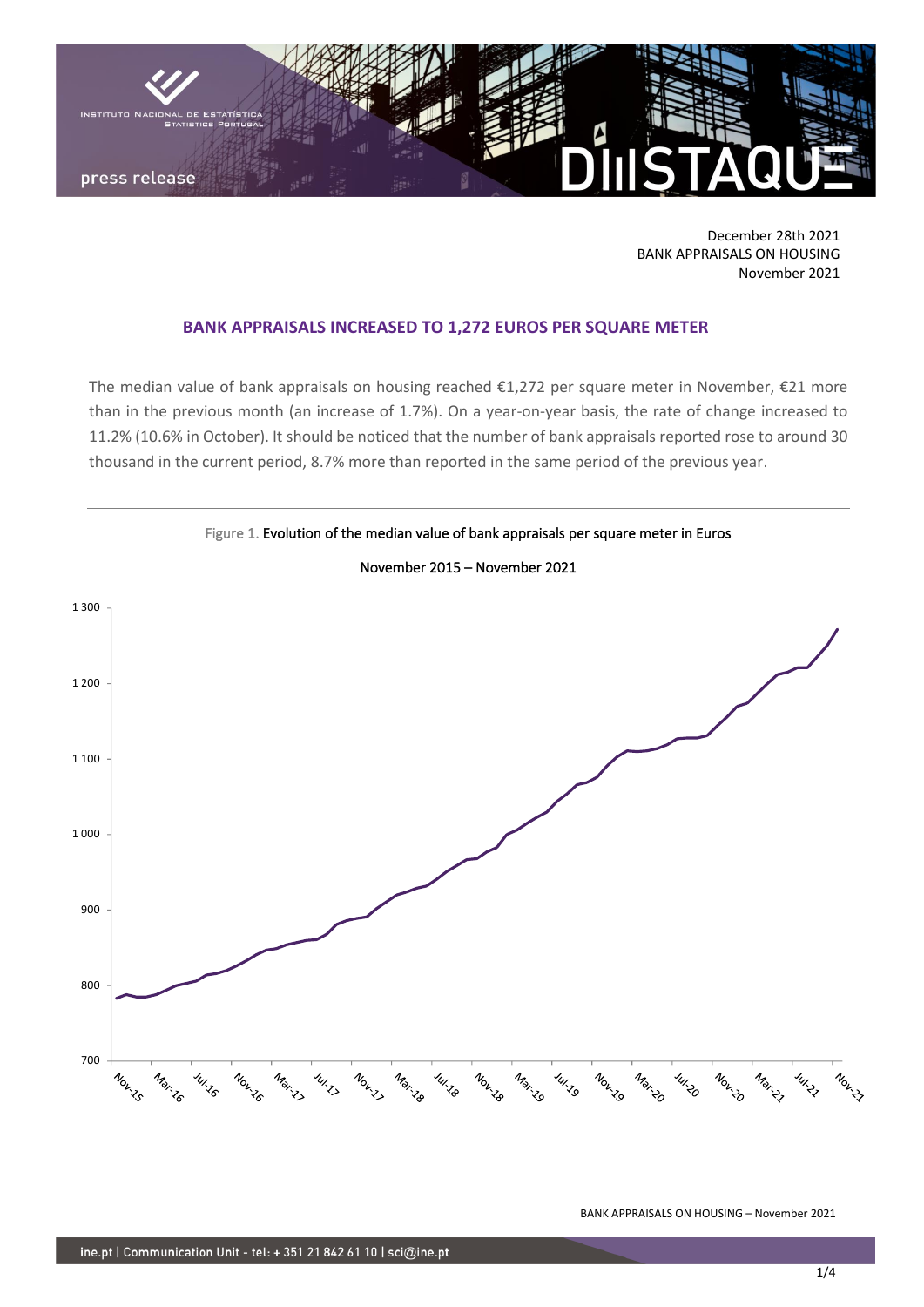

## BANK APPRAISALS ON HOUSING

|                                       | <b>Portugal</b> |                                     |                  | <b>NUTS II Regional breakdown</b> |                   |                   |               |               |                   |                                 |            |            |
|---------------------------------------|-----------------|-------------------------------------|------------------|-----------------------------------|-------------------|-------------------|---------------|---------------|-------------------|---------------------------------|------------|------------|
| <b>Month</b>                          |                 |                                     |                  | <b>Norte</b>                      |                   |                   | Centro        |               |                   | Área metropolitana de<br>Lisboa |            |            |
|                                       | All Dwellings   | <b>Apartments</b>                   | Houses           | All Dwellings                     | <b>Apartments</b> | Houses            | All Dwellings | Apartments    | Houses            | All Dwellings                   | Apartments | Houses     |
| <b>Nov-20</b>                         | 1,144           | 1,252                               | 954              | 994                               | 1,063             | 902               | 833           | 869           | 795               | 1,507                           | 1,495      | 1,555      |
| Dec-20                                | 1,156           | 1,266                               | 957              | 1,000                             | 1,078             | 913               | 836           | 872           | 800               | 1,525                           | 1,516      | 1,563      |
| $Jan-21$                              | 1,170           | 1,284                               | 968              | 1,009                             | 1,084             | 916               | 842           | 869           | 817               | 1,537                           | 1,533      | 1,552      |
| Feb-21                                | 1,174           | 1,291                               | 975              | 1,024                             | 1,092             | 933               | 843           | 882           | 812               | 1,558                           | 1,562      | 1,545      |
| Mar-21                                | 1,187           | 1,300                               | 993              | 1,033                             | 1,100             | 943               | 861           | 899           | 825               | 1,567                           | 1,570      | 1,551      |
| Apr-21                                | 1,200           | 1,314                               | 1,000            | 1,039                             | 1,110             | 948               | 866           | 903           | 820               | 1,582                           | 1,582      | 1,581      |
| $May-21$                              | 1,212           | 1,326                               | 1,012            | 1,046                             | 1,117             | 950               | 875           | 914           | 835               | 1,591                           | 1,586      | 1,606      |
| $Jun-21$                              | 1,215           | 1,339                               | 1,001            | 1,043                             | 1,117             | 945               | 870           | 918           | 825               | 1,600                           | 1,599      | 1,611      |
| $Jul-21$                              | 1,221           | 1,350                               | 998              | 1,051                             | 1,129             | 944               | 873           | 928           | 824               | 1,608                           | 1,606      | 1,612      |
| Aug-21                                | 1,221           | 1,356                               | 987              | 1,050                             | 1,143             | 943               | 866           | 927           | 807               | 1,625                           | 1,626      | 1,613      |
| $Sep-21$                              | 1,236           | 1,369                               | 998              | 1,068                             | 1,165             | 952               | 876           | 939           | 819               | 1,638                           | 1,634      | 1,652      |
| Oct-21                                | 1,251           | 1,385                               | 1,010            | 1,084                             | 1,183             | 964               | 880           | 944           | 826               | 1,659                           | 1,650      | 1,683      |
| Nov-21                                | 1,272           | 1,401                               | 1,031            | 1,095                             | 1,185             | 980               | 899           | 950           | 855               | 1,675                           | 1,669      | 1,694      |
| Month-on-month growth rates, in % (*) |                 |                                     |                  |                                   |                   |                   |               |               |                   |                                 |            |            |
| <b>Nov-20</b>                         | 1.1             | $1.0\,$                             | 0.7              | 0.1                               | 0.2               | $-0.1$            | 0.5           | $-0.1$        | 0.9               | 0.2                             | $-0.1$     | 1.4        |
| Dec-20                                | $1.0$           | $1.1\,$                             | 0.3              | 0.6                               | 1.4               | $1.2\,$           | 0.4           | 0.3           | 0.6               | $1.2\,$                         | 1.4        | 0.5        |
| $Jan-21$                              | 1.2             | 1.4                                 | $1.1\,$          | 0.9                               | 0.6               | 0.3               | 0.7           | $-0.3$        | 2.1               | 0.8                             | $1.1\,$    | $-0.7$     |
| Feb-21                                | 0.3             | 0.5                                 | 0.7              | 1.5                               | 0.7               | 1.9               | 0.1           | 1.5           | $-0.6$            | 1.4                             | 1.9        | $-0.5$     |
| Mar-21                                | 1.1             | 0.7                                 | 1.8              | 0.9                               | 0.7               | 1.1               | 2.1           | 1.9           | 1.6               | 0.6                             | 0.5        | 0.4        |
| Apr-21                                | $1.1\,$         | 1.1                                 | 0.7              | 0.6                               | 0.9               | 0.5               | 0.6           | 0.4           | $-0.6$            | $1.0\,$                         | 0.8        | 1.9        |
| $May-21$                              | $1.0$           | 0.9                                 | 1.2              | 0.7                               | 0.6               | 0.2               | $1.0$         | 1.2           | 1.8               | 0.6                             | 0.3        | 1.6        |
| $Jun-21$                              | 0.2             | 1.0                                 | $-1.1$           | $-0.3$                            | 0.0               | $-0.5$            | $-0.6$<br>0.3 | 0.4           | $-1.2$            | 0.6                             | 0.8        | 0.3        |
| $Jul-21$                              | 0.5             | 0.8                                 | $-0.3$<br>$-1.1$ | 0.8                               | $1.1\,$           | $-0.1$            |               | $1.1\,$       | $-0.1$            | 0.5                             | 0.4        | 0.1        |
| Aug-21<br>$Sep-21$                    | 0.0<br>1.2      | 0.4<br>1.0                          | 1.1              | $-0.1$<br>$1.7$                   | 1.2<br>1.9        | $-0.1$<br>$1.0\,$ | $-0.8$<br>1.2 | $-0.1$<br>1.3 | $-2.1$<br>$1.5\,$ | $1.1\,$<br>0.8                  | 1.2<br>0.5 | 0.1<br>2.4 |
| Oct-21                                | 1.2             | 1.2                                 | 1.2              | 1.5                               | 1.5               | 1.3               | 0.5           | 0.5           | 0.9               | 1.3                             | 1.0        | 1.9        |
| $Nov-21$                              | 1.7             | $1.2\,$                             | 2.1              | 1.0                               | 0.2               | 1.7               | 2.2           | 0.6           | 3.5               | $1.0$                           | 1.2        | 0.7        |
|                                       |                 | Year-on-year growth rates, in % (*) |                  |                                   |                   |                   |               |               |                   |                                 |            |            |
| <b>Nov-20</b>                         | 6.3             | 7.1                                 | 4.6              | 6.5                               | 8.4               | 5.3               | 3.9           | 2.5           | 6.0               | 5.8                             | 4.8        | 9.9        |
| <b>Dec-20</b>                         | 6.0             | 7.0                                 | 3.7              | 6.4                               | 9.0               | 5.8               | 2.5           | 2.0           | 4.8               | 6.0                             | $5.2$      | 9.1        |
| $Jan-21$                              | $6.1\,$         | $7.0\,$                             | 4.9              | 5.7                               | 8.2               | 5.7               | 2.9           | $2.0$         | 5.3               | 5.3                             | 4.6        | 8.6        |
| Feb-21                                | 5.7             | 6.9                                 | $5.1\,$          | 6.4                               | 8.3               | 6.6               | 2.6           | $4.1\,$       | 3.4               | 5.3                             | 5.0        | 7.8        |
| $Mar-21$                              | 6.9             | $7.5\,$                             | $7.6$            | $7.6$                             | 8.5               | 7.8               | 5.5           | $6.4\,$       | $6.0\,$           | 5.7                             | 5.2        | 7.6        |
| Apr-21                                | 8.0             | $8.6\,$                             | 6.5              | 7.9                               | 9.1               | 6.9               | 4.3           | 4.9           | $2.8\,$           | 6.7                             | 6.2        | $8.1\,$    |
| $May-21$                              | 8.8             | 9.4                                 | $6.2\,$          | 7.6                               | 9.0               | 4.6               | 3.7           | 3.9           | 2.5               | $7.1\,$                         | 6.8        | $8.1\,$    |
| $Jun-21$                              | 8.6             | 9.8                                 | $3.8\,$          | 5.2                               | 6.6               | $2.3$             | $1.4\,$       | 3.5           | $-0.8$            | 7.7                             | 8.0        | 6.8        |
| $Jul-21$                              | 8.3             | 9.8                                 | 3.5              | 5.5                               | $7.0\,$           | $2.4$             | $3.1\,$       | $5.0$         | $1.0\,$           | $\bf 8.1$                       | 8.5        | 6.5        |
| Aug-21                                | 8.2             | 9.9                                 | 3.2              | $5.0\,$                           | $7.1\,$           | 3.6               | 2.7           | 5.5           | $0.6\,$           | 8.4                             | 9.0        | 5.5        |
| $Sep-21$                              | 9.6             | $11.0\,$                            | 4.7              | 7.7                               | 10.1              | 5.3               | 5.3           | $\bf 8.1$     | 2.8               | 9.7                             | 10.0       | $8.1\,$    |
| $Oct-21$                              | 10.6            | 11.8                                | 6.7              | 9.2                               | 11.5              | $6.8\,$           | $6.2\,$       | 8.5           | 4.8               | 10.3                            | 10.3       | 9.8        |
| Nov-21                                | 11.2            | 11.9                                | $\bf 8.1$        | 10.2                              | 11.5              | $8.6\,$           | 7.9           | 9.3           | $7.5$             | $11.1\,$                        | 11.6       | 8.9        |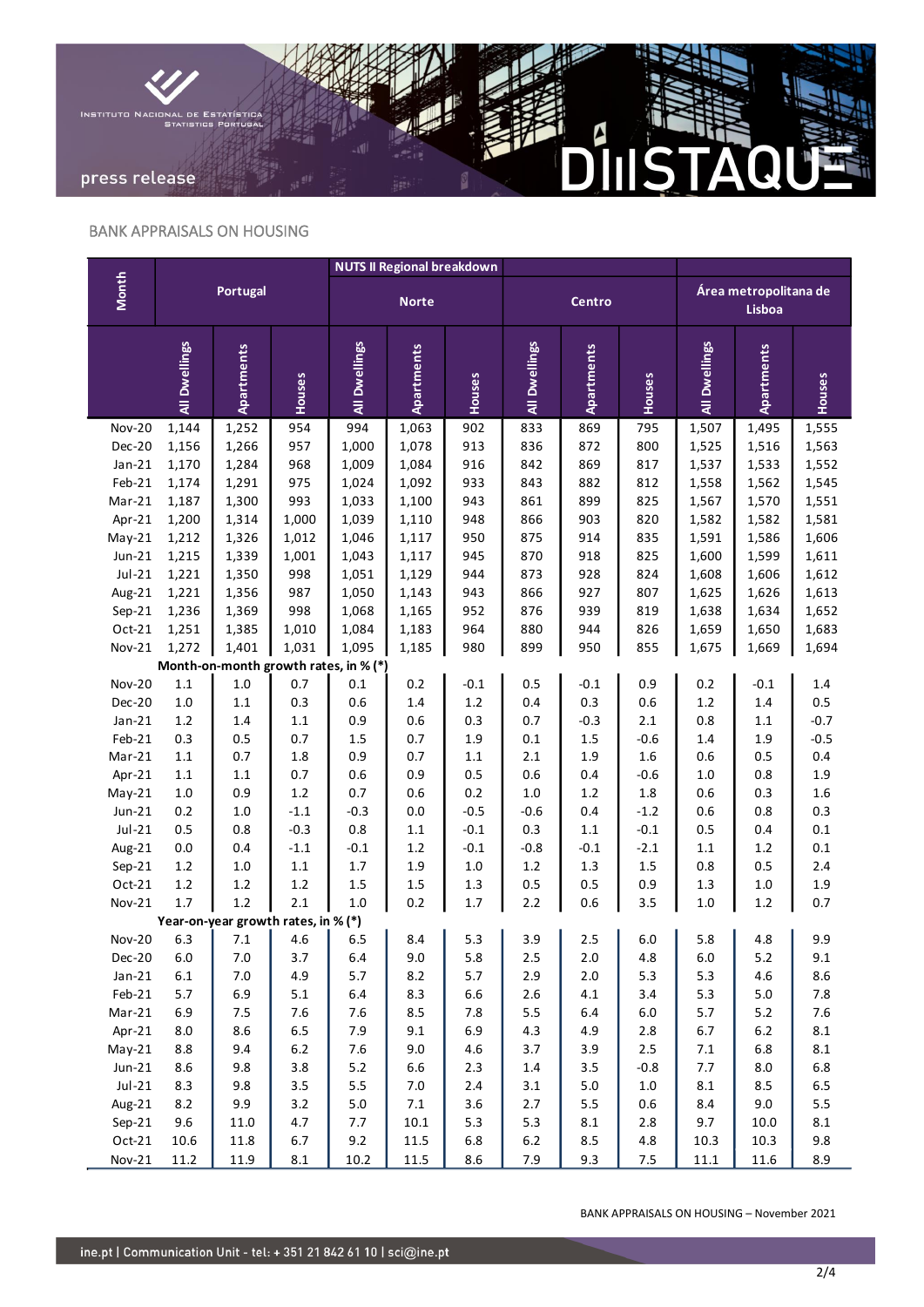

# BANK APPRAISALS ON HOUSING (continued)

|                                       |               | <b>NUTS II Regional breakdown</b>   |                  |                |                |                   |                                      |                |                   |                                      |            |                  |
|---------------------------------------|---------------|-------------------------------------|------------------|----------------|----------------|-------------------|--------------------------------------|----------------|-------------------|--------------------------------------|------------|------------------|
| <b>Month</b>                          |               | Alentejo                            |                  | <b>Algarve</b> |                |                   | Região Autónoma dos<br><b>Açores</b> |                |                   | Região Autónoma da<br><b>Madeira</b> |            |                  |
|                                       | All Dwellings | Apartments                          | Houses           | All Dwellings  | Apartments     | Houses            | All Dwellings                        | Apartments     | Houses            | All Dwellings                        | Apartments | Houses           |
| <b>Nov-20</b>                         | 833           | 855                                 | 815              | 1,562          | 1,552          | 1,594             | 947                                  | 1,194          | 906               | 1,172                                | 1,185      | 1,146            |
| Dec-20                                | 826           | 864                                 | 806              | 1,533          | 1,525          | 1,545             | 945                                  | 1,176          | 904               | 1,182                                | 1,191      | 1,157            |
| $Jan-21$                              | 833           | 864                                 | 814              | 1,528          | 1,521          | 1,550             | 938                                  | 1,153          | 887               | 1,167                                | 1,170      | 1,161            |
| Feb-21                                | 837           | 865                                 | 814              | 1,522          | 1,507          | 1,561             | 933                                  | 1,148          | 874               | 1,192                                | 1,186      | 1,204            |
| Mar-21                                | 859           | 870                                 | 850              | 1,546          | 1,508          | 1,644             | 967                                  | 1,200          | 924               | 1,198                                | 1,197      | 1,201            |
| Apr-21                                | 855           | 853                                 | 859              | 1,559          | 1,526          | 1,621             | 975                                  | 1,240          | 939               | 1,226                                | 1,232      | 1,215            |
| $May-21$                              | 860           | 851                                 | 871              | 1,559          | 1,526          | 1,633             | 971                                  | 1,167          | 929               | 1,216                                | 1,226      | 1,194            |
| $Jun-21$                              | 851           | 850                                 | 851              | 1,574          | 1,562          | 1,611             | 967                                  | 1,124          | 913               | 1,210                                | 1,228      | 1,181            |
| $Jul-21$                              | 849           | 863                                 | 832              | 1,607          | 1,600          | 1,628             | 971                                  | 1,127          | 928               | 1,205                                | 1,235      | 1,152            |
| Aug-21                                | 851           | 877                                 | 827              | 1,632          | 1,649          | 1,590             | 976                                  | 1,134          | 938               | 1,244                                | 1,287      | 1,128            |
| $Sep-21$                              | 863           | 892                                 | 836              | 1,659          | 1,669          | 1,626             | 967                                  | 1,134          | 924               | 1,267                                | 1,310      | 1,138            |
| $Oct-21$                              | 873           | 888                                 | 859              | 1,673          | 1,674          | 1,658             | 951                                  | 1,179          | 913               | 1,286                                | 1,319      | 1,179            |
| Nov-21                                | 873           | 905                                 | 840              | 1,708          | 1,701          | 1,758             | 952                                  | 1,218          | 917               | 1,286                                | 1,318      | 1,200            |
| Month-on-month growth rates, in % (*) |               |                                     |                  |                |                |                   |                                      |                |                   |                                      |            |                  |
| <b>Nov-20</b>                         | 0.8           | 0.4                                 | 1.4              | 0.8            | $1.1\,$        | $-0.8$            | $1.6\,$                              | $2.7\,$        | 1.3               | $-0.2$                               | $-0.6$     | $1.7\,$          |
| Dec-20                                | $-0.8$        | $1.1\,$                             | $-1.1$           | $-1.9$         | $-1.7$         | $-3.1$            | $-0.2$                               | $-1.5$         | $-0.2$            | 0.9                                  | 0.5        | $1.0\,$          |
| $Jan-21$                              | 0.8           | 0.0                                 | $1.0\,$          | $-0.3$         | $-0.3$         | 0.3               | $-0.7$                               | $-2.0$         | $-1.9$            | $-1.3$                               | $-1.8$     | 0.3              |
| Feb-21                                | 0.5           | 0.1                                 | $0.0\,$          | $-0.4$         | $-0.9$         | 0.7               | $-0.5$                               | $-0.4$         | $-1.5$            | 2.1                                  | 1.4        | 3.7              |
| Mar-21                                | 2.6           | 0.6                                 | 4.4              | 1.6            | $0.1\,$        | 5.3               | 3.6                                  | $4.5\,$        | 5.7               | 0.5                                  | 0.9        | $-0.2$           |
| Apr-21                                | $-0.5$        | $-2.0$                              | $1.1\,$          | $0.8\,$        | $1.2\,$        | $-1.4$            | 0.8                                  | 3.3            | 1.6               | 2.3                                  | 2.9        | 1.2              |
| $May-21$                              | 0.6           | $-0.2$                              | 1.4              | 0.0            | $0.0\,$        | 0.7               | $-0.4$<br>$-0.4$                     | $-5.9$         | $-1.1$            | $-0.8$                               | $-0.5$     | $-1.7$           |
| $Jun-21$                              | $-1.0$        | $-0.1$                              | $-2.3$<br>$-2.2$ | $1.0\,$<br>2.1 | 2.4<br>$2.4\,$ | $-1.3$            |                                      | $-3.7$         | $-1.7$<br>$1.6\,$ | $-0.5$                               | 0.2        | $-1.1$<br>$-2.5$ |
| $Jul-21$<br>Aug-21                    | $-0.2$<br>0.2 | 1.5<br>1.6                          | $-0.6$           | 1.6            | $3.1\,$        | $1.1\,$<br>$-2.3$ | 0.4<br>0.5                           | 0.3<br>$0.6\,$ | $1.1\,$           | $-0.4$<br>3.2                        | 0.6<br>4.2 | $-2.1$           |
| $Sep-21$                              | 1.4           | 1.7                                 | $1.1\,$          | $1.7$          | $1.2\,$        | 2.3               | $-0.9$                               | $0.0\,$        | $-1.5$            | 1.8                                  | 1.8        | 0.9              |
| Oct-21                                | 1.2           | $-0.4$                              | 2.8              | 0.8            | 0.3            | 2.0               | $-1.7$                               | $4.0\,$        | $-1.2$            | 1.5                                  | 0.7        | 3.6              |
| Nov-21                                | 0.0           | 1.9                                 | $-2.2$           | 2.1            | 1.6            | 6.0               | $0.1\,$                              | 3.3            | 0.4               | 0.0                                  | $-0.1$     | 1.8              |
|                                       |               | Year-on-year growth rates, in % (*) |                  |                |                |                   |                                      |                |                   |                                      |            |                  |
| $Nov-20$                              | 2.8           | 3.4                                 | $1.2\,$          | 7.3            | 7.6            | 4.1               | 4.2                                  | 7.3            | 4.0               | 2.9                                  | 4.0        | 0.5              |
| $Dec-20$                              | $1.0\,$       | $2.1\,$                             | $-0.1$           | 5.8            | $6.1\,$        | $1.5\,$           | $2.2\,$                              | 3.3            | 3.3               | 4.7                                  | 6.3        | 2.3              |
| $Jan-21$                              | $-0.7$        | $-2.4$                              | $0.1\,$          | $5.2$          | 6.5            | $0.4\,$           | $5.0\,$                              | $-0.9$         | 5.3               | 3.4                                  | 3.2        | $5.0$            |
| $Feb-21$                              | 2.3           | 0.7                                 | $5.2\,$          | 3.9            | 4.6            | $1.1\,$           | $4.1\,$                              | $2.4$          | 3.1               | 5.1                                  | $1.9\,$    | 10.6             |
| $Mar-21$                              | 6.8           | $1.3\,$                             | 10.8             | $4.2\,$        | $4.0\,$        | $5.1$             | 6.3                                  | 5.4            | 8.3               | 4.4                                  | $2.4$      | 9.1              |
| Apr-21                                | 6.6           | $-0.6$                              | 12.6             | 5.2            | 5.7            | $1.2\,$           | 3.6                                  | $\bf 8.0$      | 7.3               | $6.2\,$                              | 5.7        | 5.9              |
| $May-21$                              | $4.0\,$       | $-1.5$                              | $8.2\,$          | 3.1            | $3.2\,$        | $1.3\,$           | $1.5\,$                              | $-6.6$         | $1.6\,$           | 5.8                                  | $7.2\,$    | 3.7              |
| Jun-21                                | 0.9           | $-2.9$                              | $4.0\,$          | $1.5\,$        | $2.0\,$        | $-2.1$            | $0.7\,$                              | $-4.8$         | 0.3               | $6.1\,$                              | 10.5       | 2.3              |
| $Jul-21$                              | $2.4\,$       | 2.3                                 | $1.2\,$          | 4.9            | 4.6            | 5.8               | 3.2                                  | $-2.2$         | 2.5               | $6.1\,$                              | 8.3        | $4.0\,$          |
| Aug-21                                | 3.9           | 3.9                                 | $3.4$            | $8.2\,$        | 10.3           | 0.8               | $6.0\,$                              | $0.8\,$        | 7.9               | 11.5                                 | 13.1       | 4.3              |
| $Sep-21$                              | 4.6           | 5.9                                 | $3.1\,$          | 9.3            | 10.7           | $5.0\,$           | 4.3                                  | 5.9            | 3.9               | 10.4                                 | 12.6       | $2.2\,$          |
| $Oct-21$                              | 5.7           | 4.2                                 | $6.8\,$          | 7.9            | 9.1            | $3.2$             | $2.0\,$                              | $1.4\,$        | $2.1\,$           | 9.5                                  | 10.7       | 4.6              |
| $Nov-21$                              | $4.8\,$       | 5.8                                 | $3.1\,$          | 9.3            | 9.6            | 10.3              | 0.5                                  | $2.0\,$        | $1.2\,$           | 9.7                                  | 11.2       | 4.7              |

(\*) For a definition of the growth rates, see the explanatory notes at the end of this Press release.

 $\overline{\phantom{a}}$